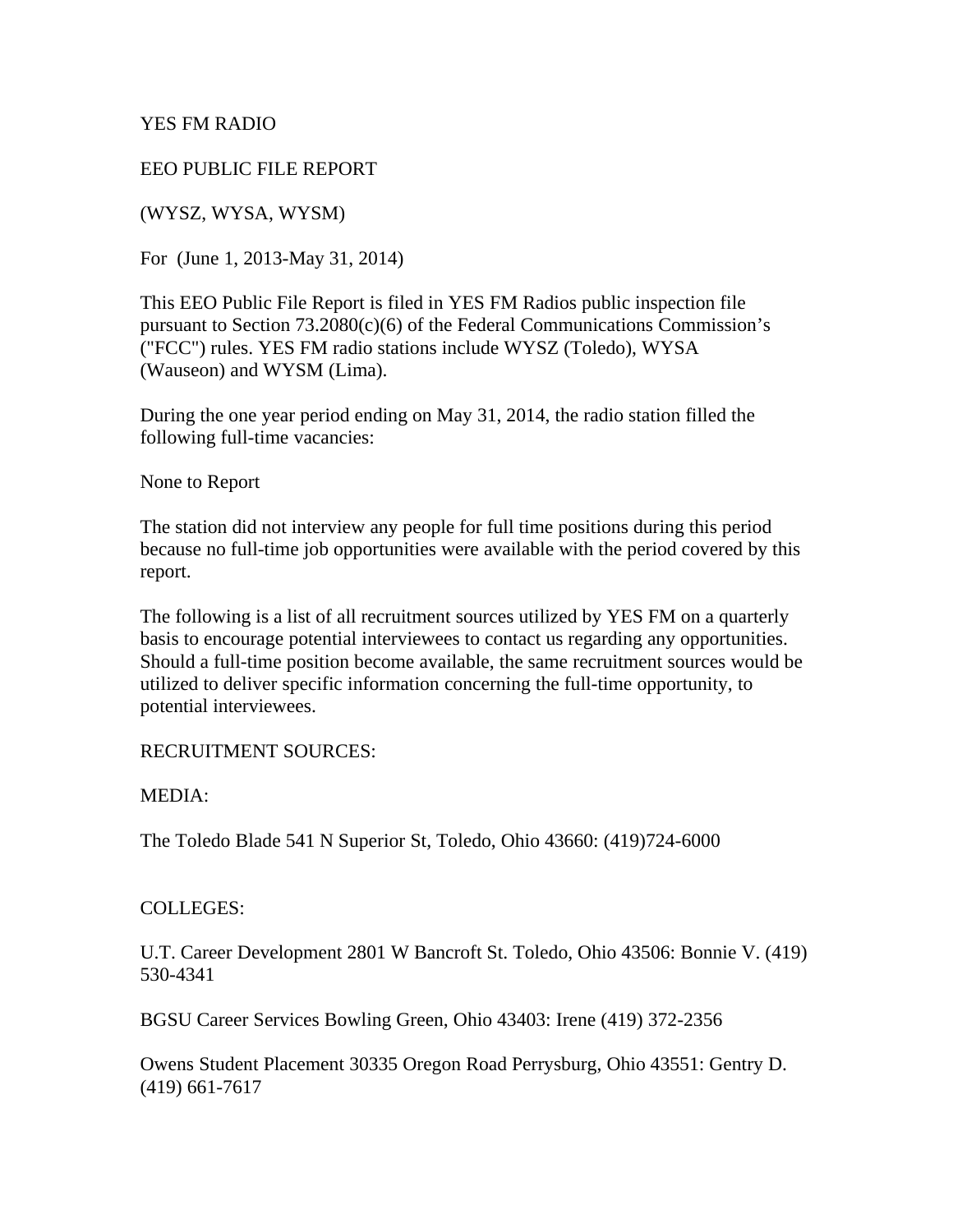Lourdes Career Counseling 6832 Convent Blvd Sylvania, Ohio 43560: Kay (419) 885-3211

Monroe Comm. College-C.C.S. 15555 S. Raisinville Rd Monroe, MI 48161: MaryAnn (734) 242-7300

Malone Career Services 515 25th St. NW Canton, Ohio 44709: Alyssa (330) 471- 8322

Cedarville Career Services PO Box 601 Cedarville, Ohio 45314: Ginger 888-562- 4811

Spring Arbor College 106 E Main Spring Arbor, MI 49283: Peggy (517) 750-6540

SPECS Howard School of Broadcast Arts 19900 W Nine Mile Rd Southfield MI, 48075: (248) 358-9000

## ORGANIZATIONS:

Aurora Gonzales Center 1 Aurora L Gonzales Dr, Toledo Ohio 43609: Angie (419) 244-0666

## EMPLOYMENT AGENCIES:

Imperial Placement Services 6800 W Central Ave, Suite C-1 Toledo, Ohio 43617: (419) 841-3800

Manpower Technical 340 W Dussel Drive Maumee, Ohio 43537: Tim (419) 893- 4413

Renhill Staffing Services 104 N Summit St Toledo, Ohio 43604: (419) 254-2800

## EQUAL EMPLOYMENT OPPORTUNITY POLICY

It is the policy of YES FM radio to recruit, hire and promote in all job classifications without regard to race, age, color, sex, national origin or disability. The hiring and promotion of applicants will be based on work experience, qualifications and abilities. It is the policy of YES FM radio to ensure that all personnel actions such as compensation, benefits, and company-supported training shall be administered without regard to race, age, color, sex, national origin or disability.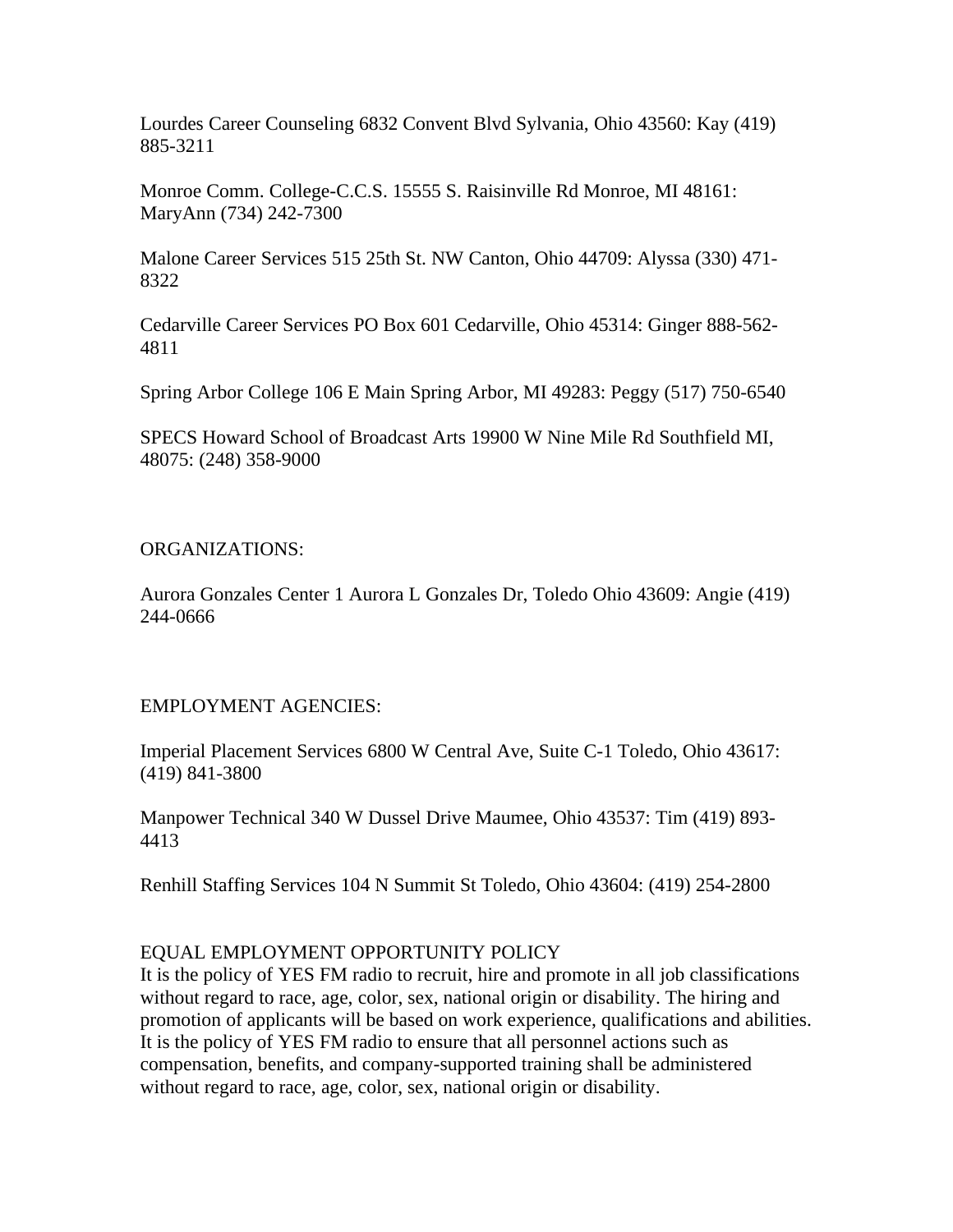# OPPORTUNITIES FOR EMPLOYMENT AT YES FM RADIO

YES FM carefully considers all qualified candidates for every position available. If any of our available positions are of interest to you, please mail in your resume with a cover letter indicating the position you are seeking. Please note that only resumes that are received by US Mail will be accepted (not e-mail or telephone).

After reviewing your resume, we will determine if we would like to pursue an interview, then we will contact you directly.

Please send your resume and cover letter to:

Office Manager YES FM Radio 5105 Suite C Glendale Avenue Toledo Ohio, 43614

THE FOLLOWING POSITIONS ARE AVAILABLE AT YES FM RADIO: None Available at present time

EEO PUBLIC FILE REPORT FOR YES FM RADIO June 2014

YES FM in accordance with the new Federal Communication Commissions EEO rules for broadcasters, is posting this information on it's website for public viewing. In doing so the ministry of YES FM radio is in compliance with the Equal Employment Opportunities rules (for religious broadcasters).

If you would like to see this item in YES FM's Public Inspection File we are located at 5105 Glendale Avenue. Suite C Toledo, Ohio 43614.

Dates Covered Within This Report:

All employment opportunities active since the new rules were established by the FCC, from June 1, 2013-May 31,2014.

Report On All Full Time Employment Opportunities During The Above Time Frame:

None To Report

The Following Sources are utilized by YES FM for Recruiting Purposes:

PUBLICATIONS:

The Toledo Blade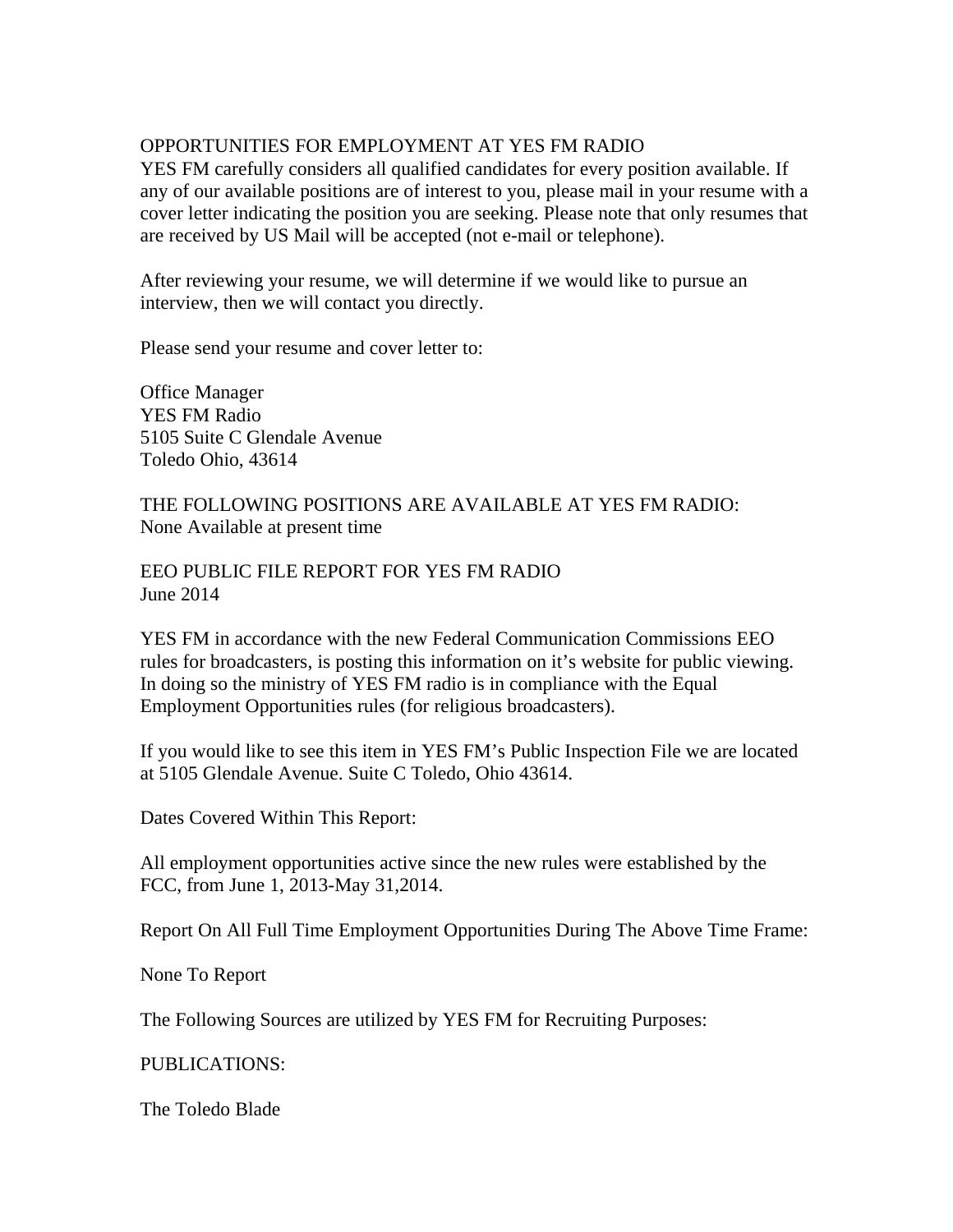COLLEGES:

U.T. Career Development BGSU Career Services Owens Student Placement Lourdes Career Counseling Monroe Comm. College C.C.S. Malone Career Services Cedarville Career Services Spring Arbor College Specs Howard School of Broadcasting

ORGANIZATIONS: Aurora Gonzales Center

EMPLOYMENT SERVICES: Imperial Placement Services Manpower Technical Renhill Staffing Services

Additional Initiatives Taken by YES FM to Recruit Employment Candidates:

YES FM has an ongoing Internship Program working with area High School/College students

Recruitment Source Utilized in Hiring for This Position:

No opening to report during this filing period

How Many People Were Interviewed for Position?

No opening to report during this filing period

Recruitment Activities:

Religious Broadcasters Exemption

HOW TO CONTACT YES FM RADIO: YES FM Radio 5105 Suite C Glendale Avenue Toledo, Ohio 43614 (419) 389-0893 **CERTIFICATION**